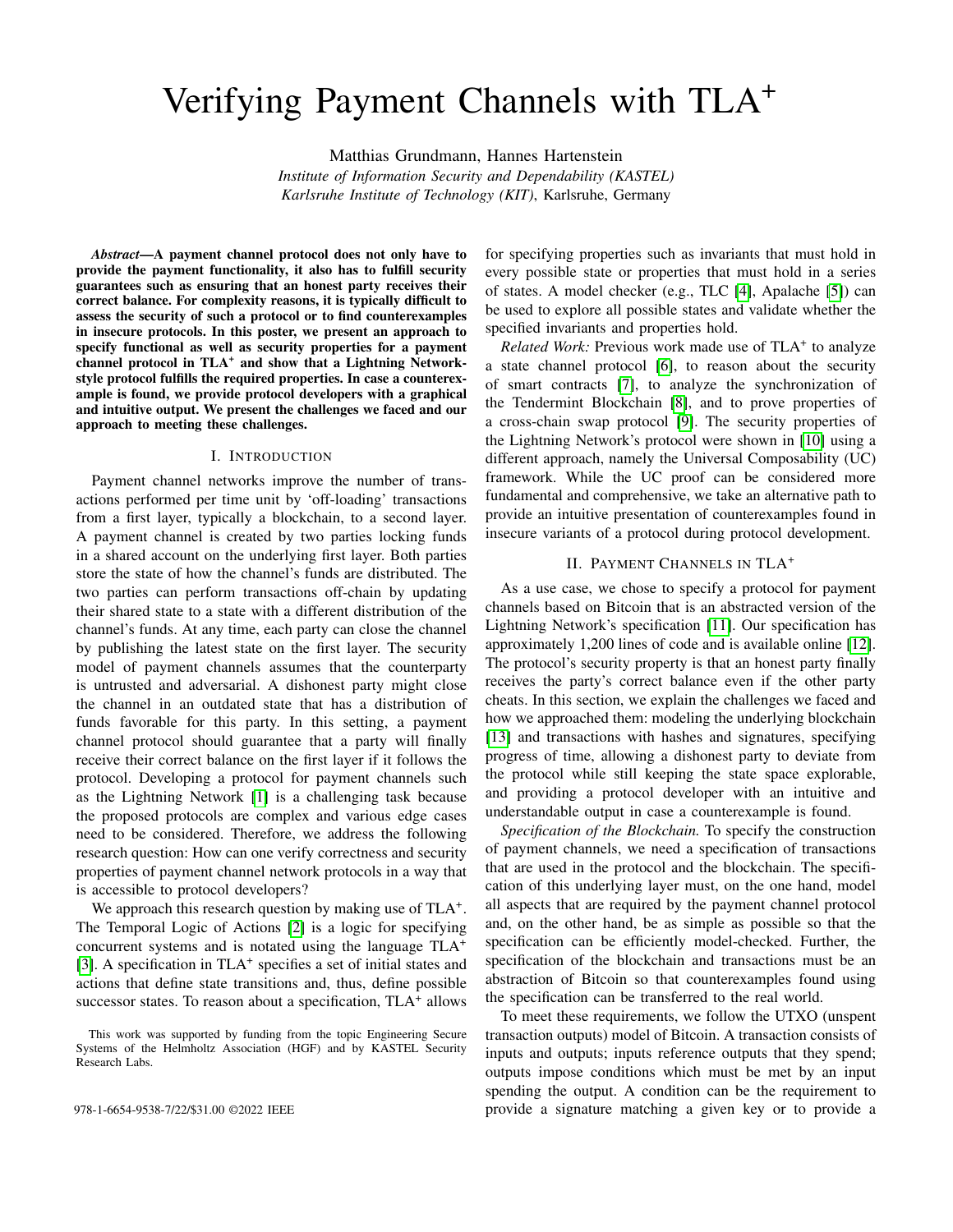

<span id="page-1-0"></span>Fig. 1. Possible honest behaviors defined by the module PaymentChannelUser specifying the states (nodes) and actions (arrows) of a user inside a payment channel. For readability, actions leading to the state 'closed' are omitted.

preimage to a given hash value. To model these conditions, we developed an abstraction of signatures and hash functions that models the aspects of signatures and hash functions but is as simple as possible so that model-checking is possible. We model transaction IDs by assigning unique integer values as transaction ID to each newly created transaction and assign a new transaction ID if a transaction is changed. Having these components to model transactions, we model the blockchain as the set of all published transactions.

*Specification of the Payment Channel Protocol.* A payment channel protocol is a protocol between two users. The specification starts with an initial state in which the ledger contains only one transaction with an output that is spendable by one user. From that state on, the steps by both users allow for the creation, updates, and the closing of the payment channel. We specify the steps of the payment channel protocol by modeling the two users and specifying all possible actions that a user can perform (see Fig. [1\)](#page-1-0). Each user stores the name of the current protocol state, variables and an inventory of transactions that the user can publish on the blockchain. The actions manipulate the user's variables or the ledger or they exchange messages between the users.

*Adversarial Behavior.* We model faults and adversarial behavior by specifying that one of the users can be dishonest. A dishonest user is explicitly modeled with the abilities that a cheating protocol participant has in the real world: The dishonest user can publish an outdated transaction, create transactions from keys and secrets known to the dishonest user, or stop acting at all. We do not model that a dishonest user sends invalid messages to the honest user because the honest user can detect such faulty behavior by comparing a message against the expected message according to protocol's specification. We also do not model actions that use sidechannels that break assumptions of the protocol such as DoS attacks. During model checking, the model checker iterates through all possible executions of the protocol including all possible actions by the dishonest user and the model checker checks whether the specified security properties hold.

*Time Flow.* The specification uses a weak fairness property which means that users perform actions if they can, i.e. the execution stops only if no further action is possible. Without this property, we could not show liveness properties, e.g., that a channel will finally be closed. We model time as the current height of the blockchain. To model that the protocol can progress quickly or slowly with respect to the growth of the blockchain, we specify that the height of the blockchain grows at arbitrary times between actions of the users. The protocol for payment channels contains requirements that users need to perform an action before a certain point in time, e.g., punish a dishonest user before an outdated output becomes spendable. We model this by specifying that time does not advance further than such a point in time as long as the timely action is required. To reduce the number of states that are explored when model-checking, we specify the flow of time so that time advances directly to these points in time at which certain actions need to be performed.

*Understanding Counterexamples.* A counterexample is a series of actions that leads to a violation of a specified invariant or property. In a flawed protocol, for example, a dishonest user might be able to receive a part of the honest user's balance which breaks the security property. To support developers in understanding counterexamples and quickly checking a variant of the protocol, we developed a visualization of states of the payment channel protocol (see [\[14\]](#page-2-13)). The visualization allows a developer to navigate through each intermediate state of the counterexample so that the developer can learn where the specification is flawed.

### III. RESULTS AND FUTURE WORK

We measured the runtime of model-checking in a scenario in which one user opens a payment channel with ten coins, then pays seven coins to other party and then the other party sends back two concurrent payments of two and three coins. The explored state space contains 1,131,490 distinct states and the runtime of TLC is about two hours on a standard notebook. Most counterexamples are, however, found within a few seconds or minutes. The number of states is heavily influenced by the adversarial behavior: If both users are honest, the state space contains only 69,440 distinct states. As future work we would like to further improve the runtime and will address multi-hop payments.